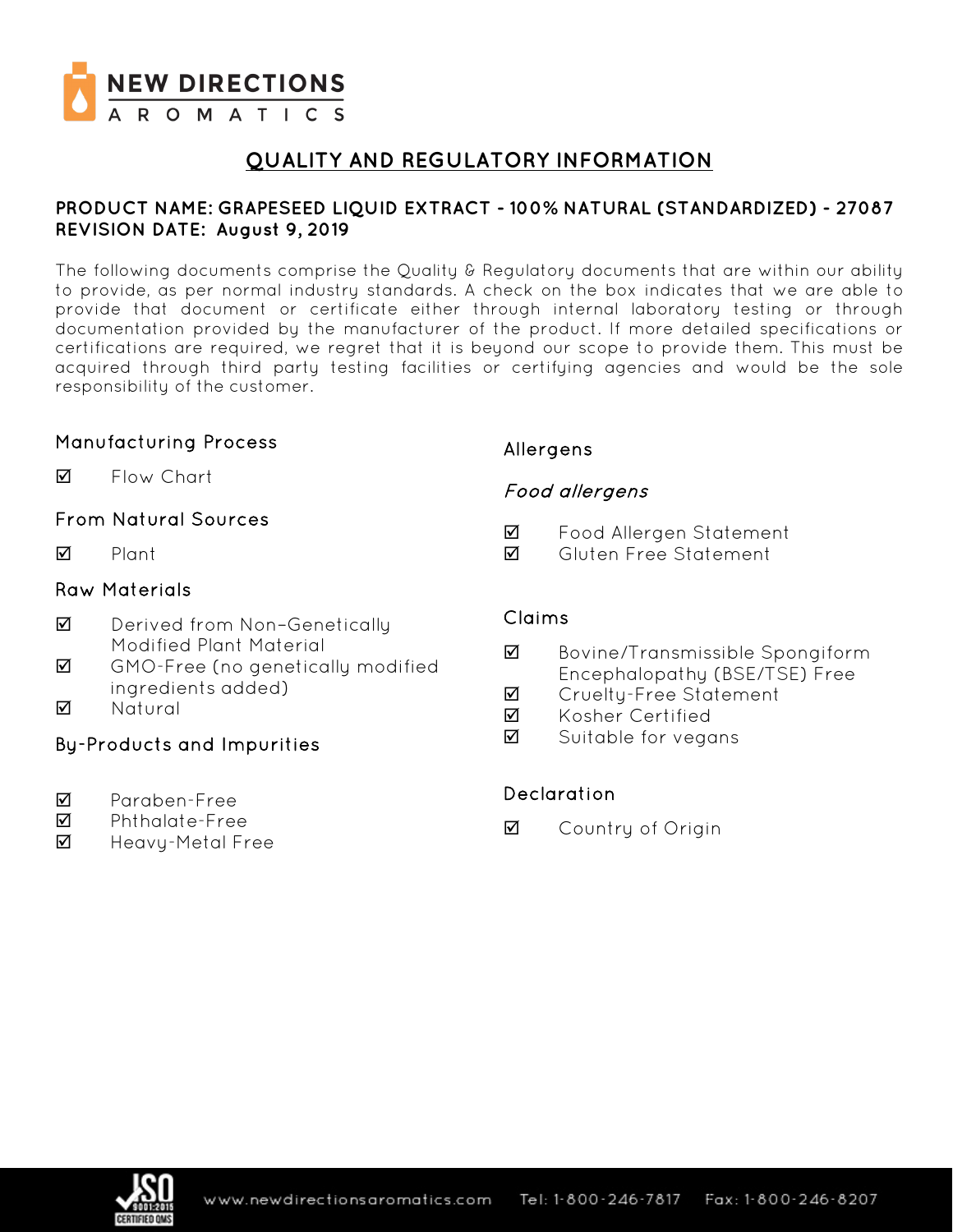

# **FLOW CHART**

**PRODUCT NAME: GRAPESEED LIQUID EXTRACT - 100% NATURAL (STANDARDIZED) - 27087**



#### Disclaimer & Caution

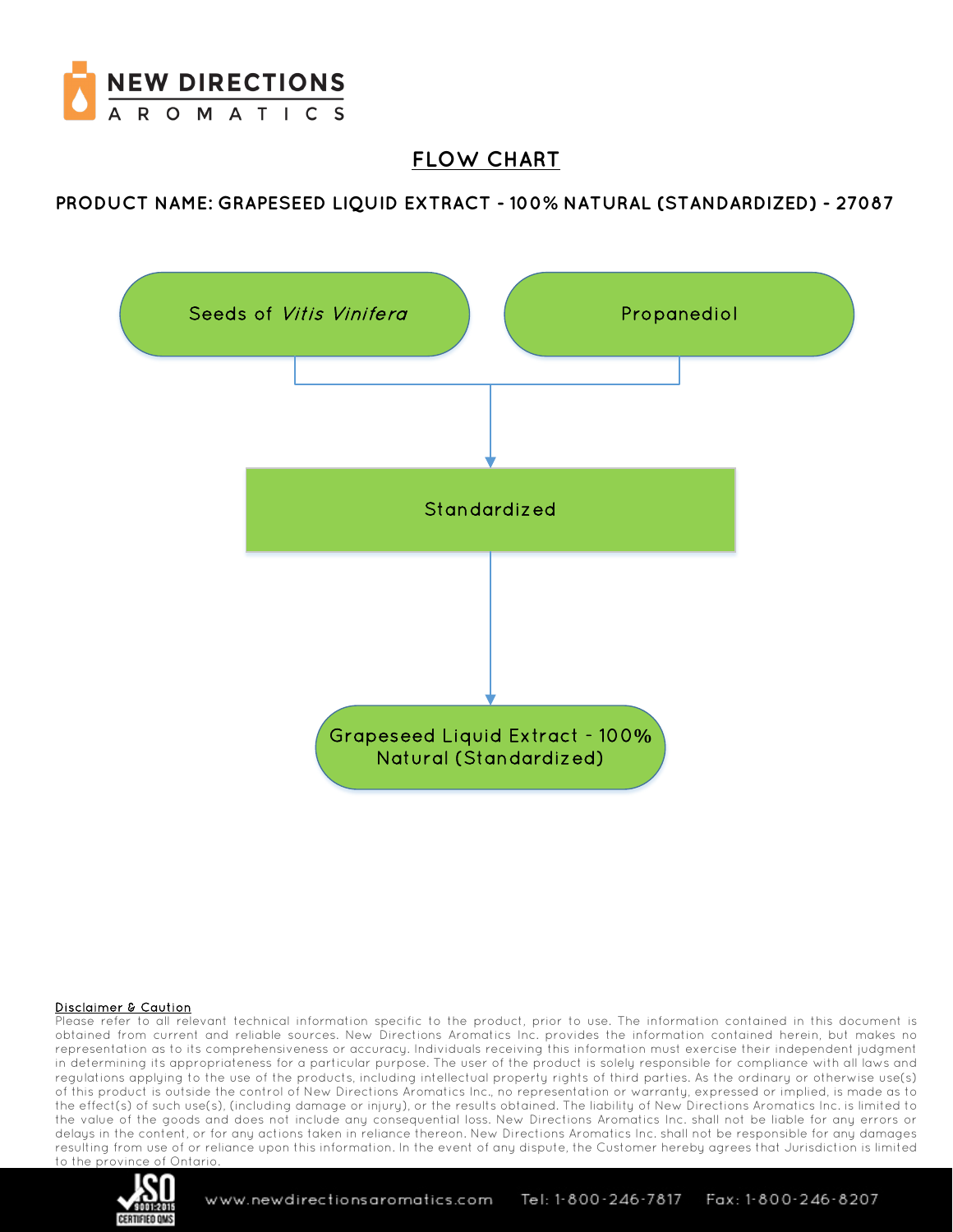

## **GMO STATEMENT**

### **PRODUCT NAME: GRAPESEED LIQUID EXTRACT - 100% NATURAL (STANDARDIZED) - 27087**

We hereby certify that, to the best of our knowledge, this product was not produced from or with GMO plant material.

#### Disclaimer & Caution

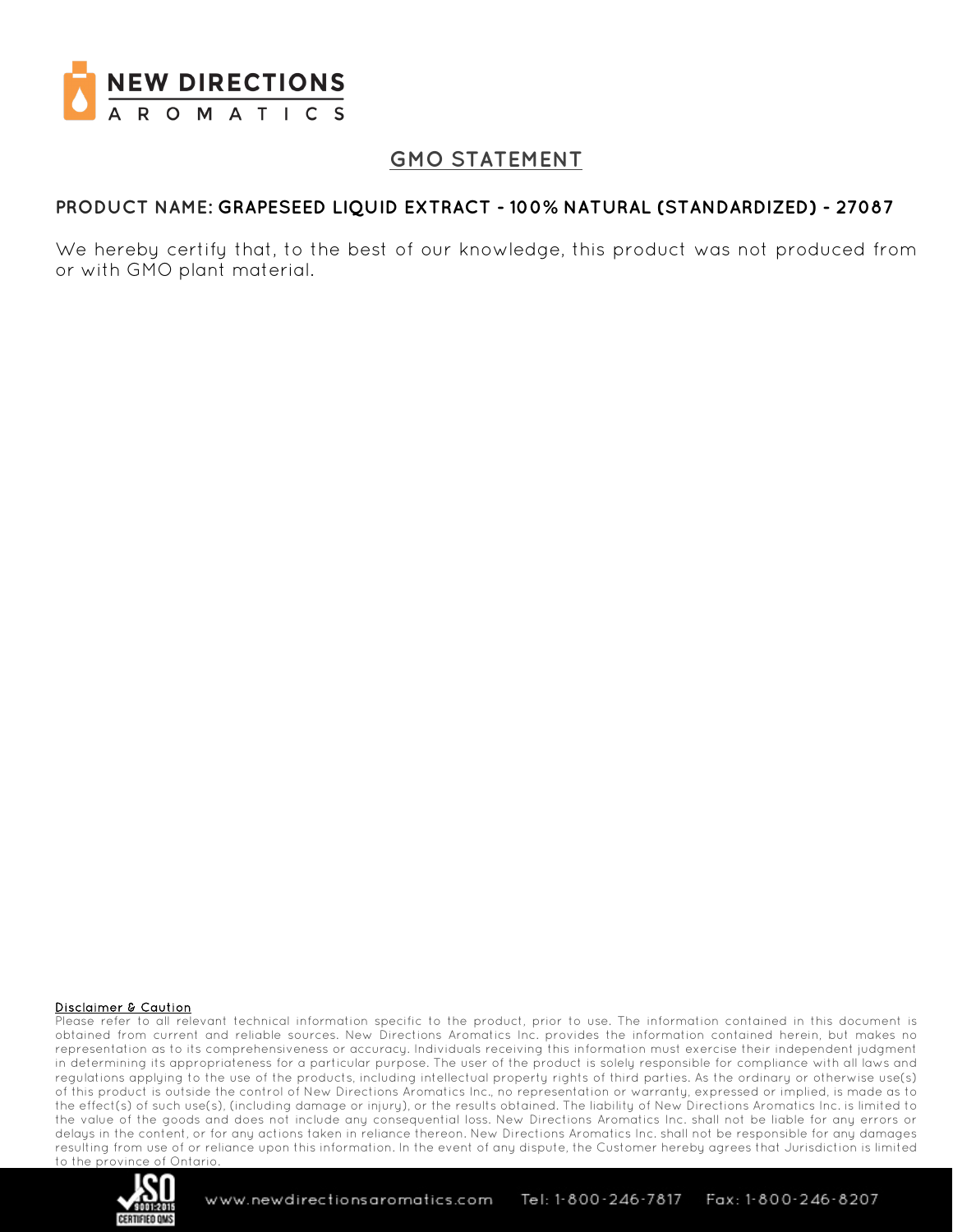

# **NATURAL STATEMENT**

## **PRODUCT NAME: GRAPESEED LIQUID EXTRACT - 100% NATURAL (STANDARDIZED) - 27087**

We hereby certify that, to the best of our knowledge, this product is 100%natural.

#### Disclaimer & Caution

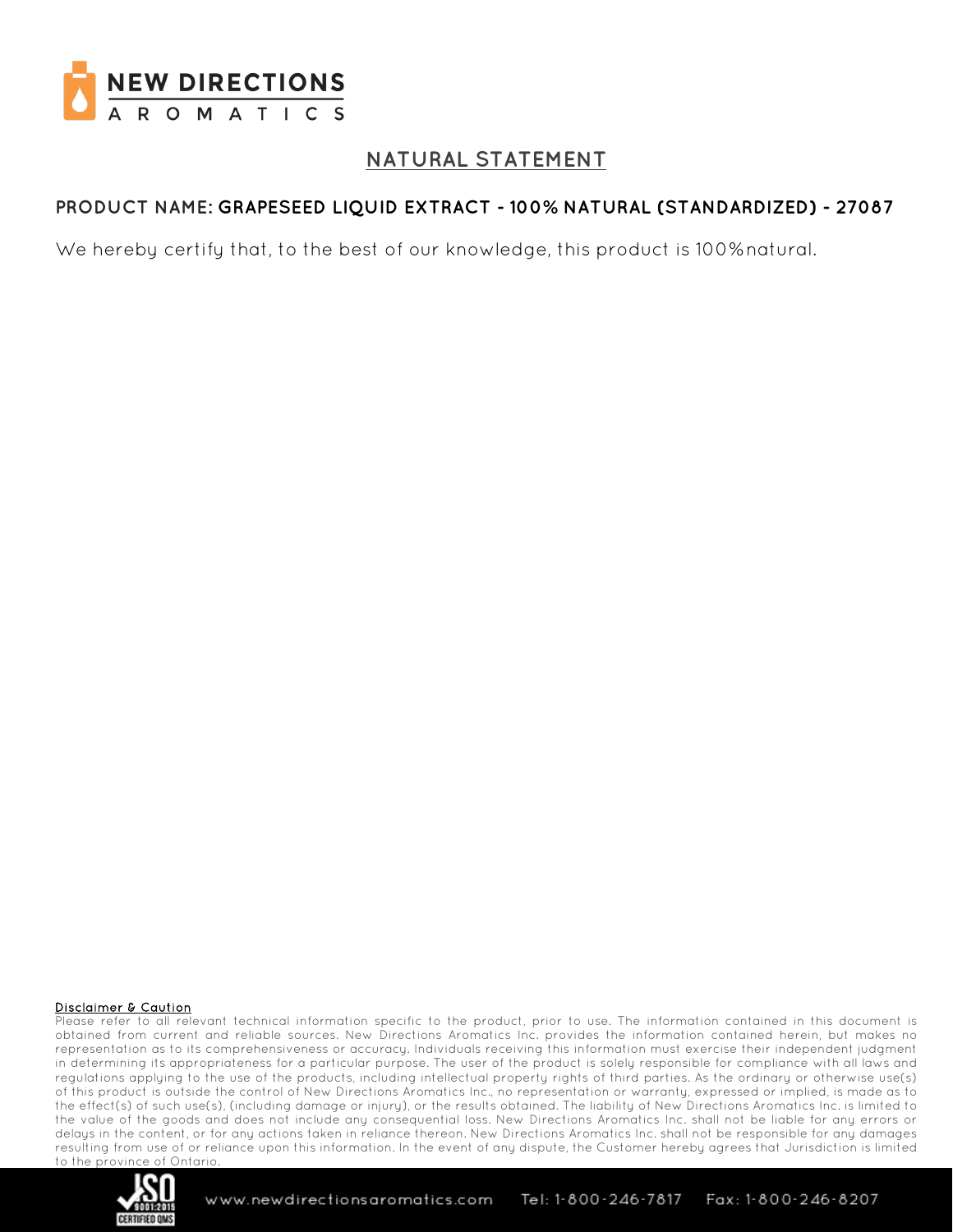

## **PARABEN-FREE STATEMENT**

### **PRODUCT NAME: GRAPESEED LIQUID EXTRACT - 100% NATURAL (STANDARDIZED) - 27087**

We hereby certify that, to the best of our knowledge, this product was not produced with parabens, nor does it contain any.

#### Disclaimer & Caution

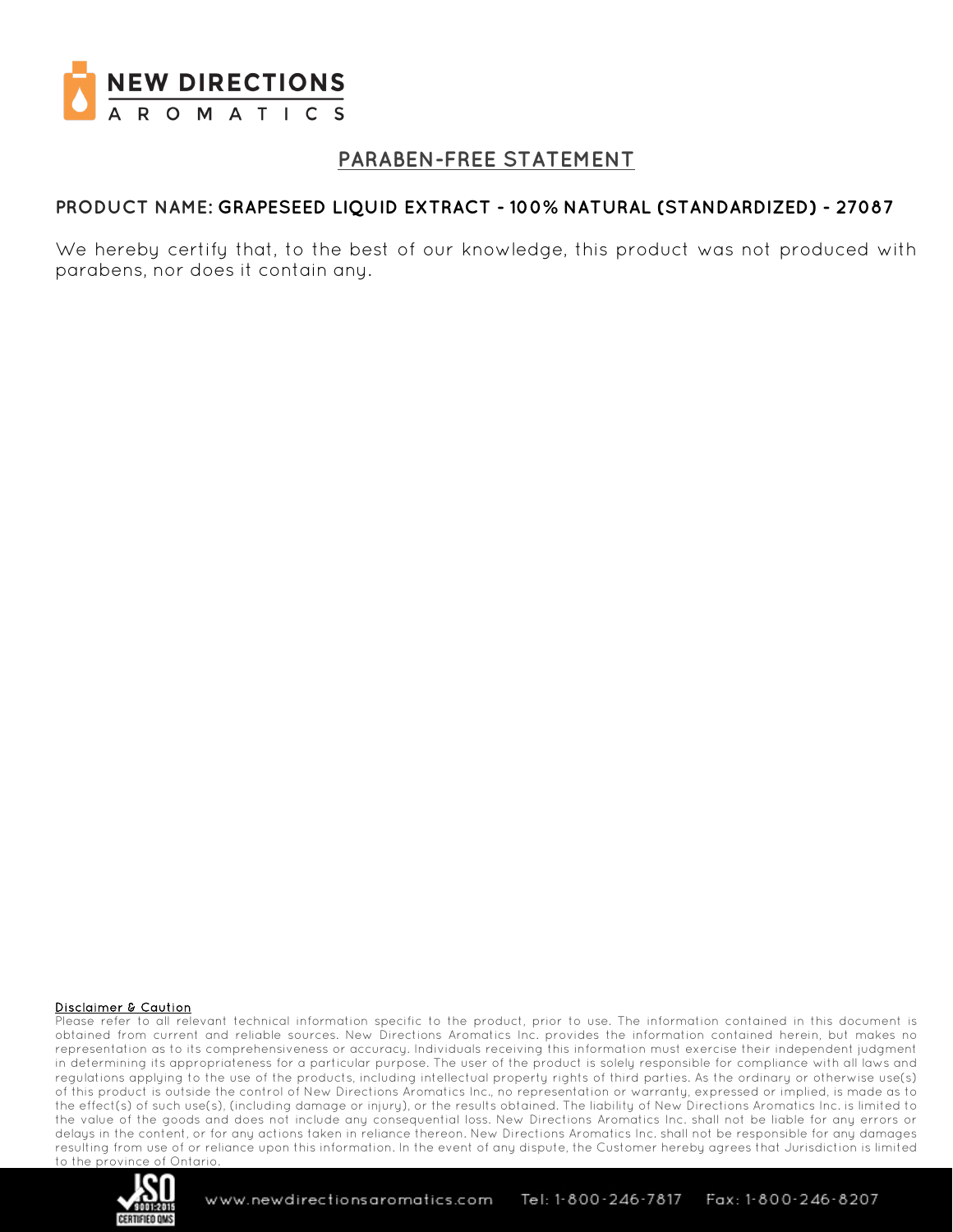

# **PHTHALATE-FREE STATEMENT**

### **PRODUCT NAME: GRAPESEED LIQUID EXTRACT - 100% NATURAL (STANDARDIZED) - 27087**

We hereby certify that, to the best of our knowledge, this product was not produced with phthalate, nor does it contain any.

#### Disclaimer & Caution

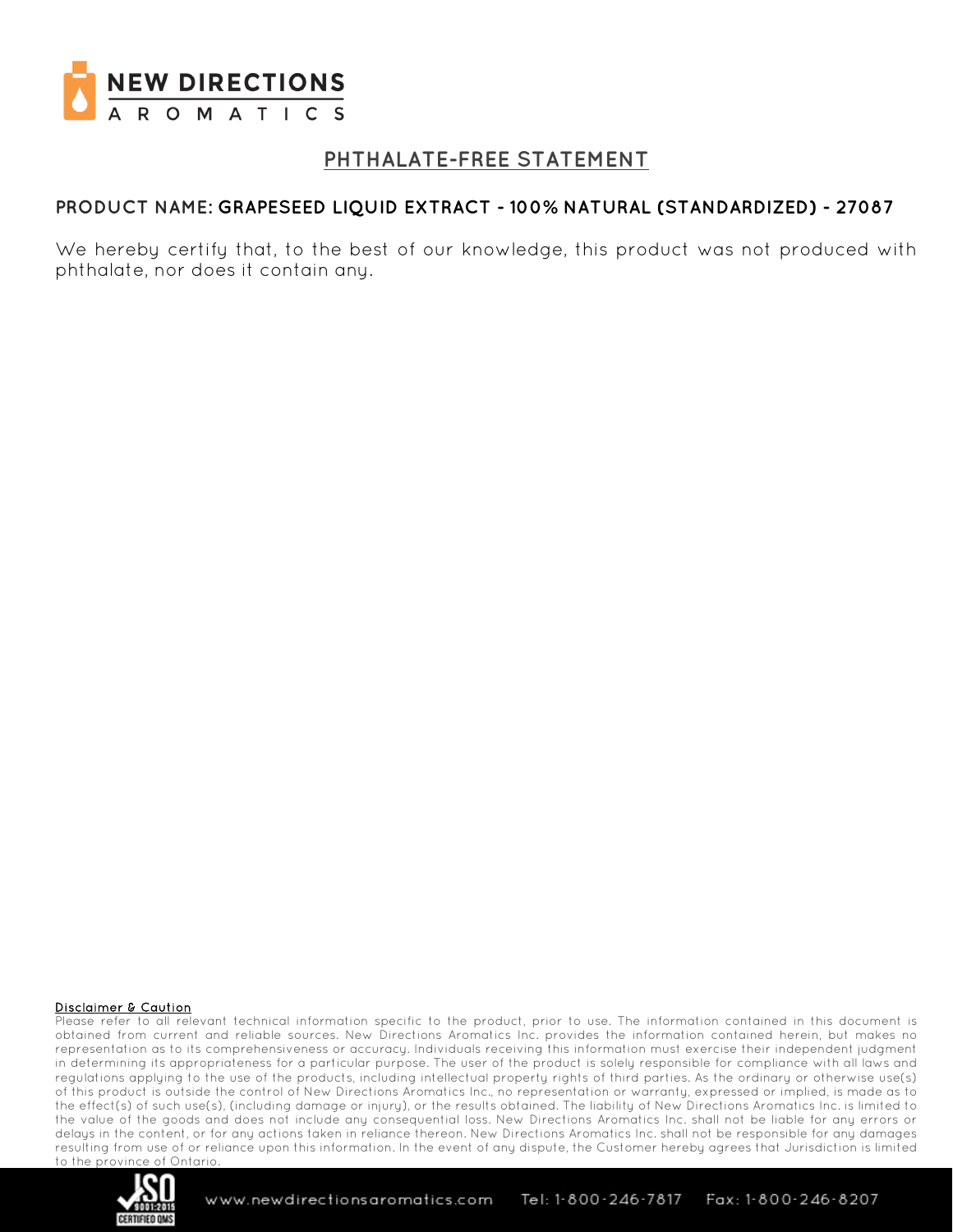

# **HEAVY METALS STATEMENT**

### **PRODUCT NAME: GRAPESEED LIQUID EXTRACT - 100% NATURAL (STANDARDIZED) - 27087**

We hereby certify that, to the best of our knowledge, this product has been certified to be free of heavy metals as per USP 32.

#### Disclaimer & Caution

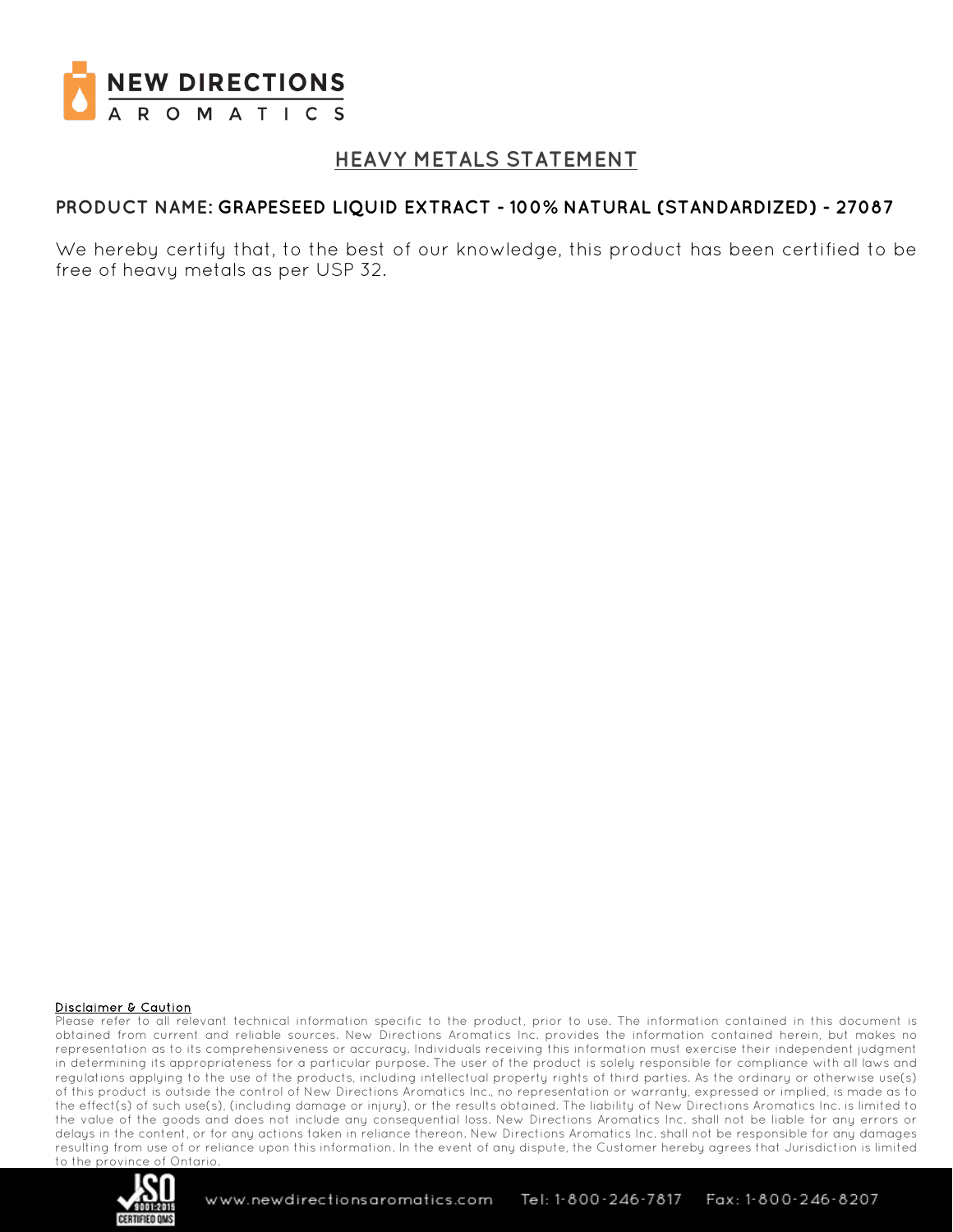

# **FOOD ALLERGEN INFORMATION**

## **PRODUCT NAME: GRAPESEED LIQUID EXTRACT - 100% NATURAL (STANDARDIZED) - 27087**

| Component                                            | Present in the product |
|------------------------------------------------------|------------------------|
| Peanuts (and/or derivatives,) e.g., protein oil      | No                     |
| Tree Nuts (and/or derivatives)                       | No                     |
| Sesame Seeds (and/or derivatives)                    | No                     |
| Wheat (and/or derivatives)                           | No                     |
| Gluten                                               | No                     |
| Soybeans (and/or derivatives)                        | No                     |
| Dairy (including lactose) or Eggs                    | No                     |
| Fish or Shellfish (and/or derivatives)               | No                     |
| Sulphites (and derivatives) (added or $\geq$ 10 ppm) | No                     |
| Tartrazine                                           | No                     |
| Corn                                                 | No                     |

#### Disclaimer & Caution

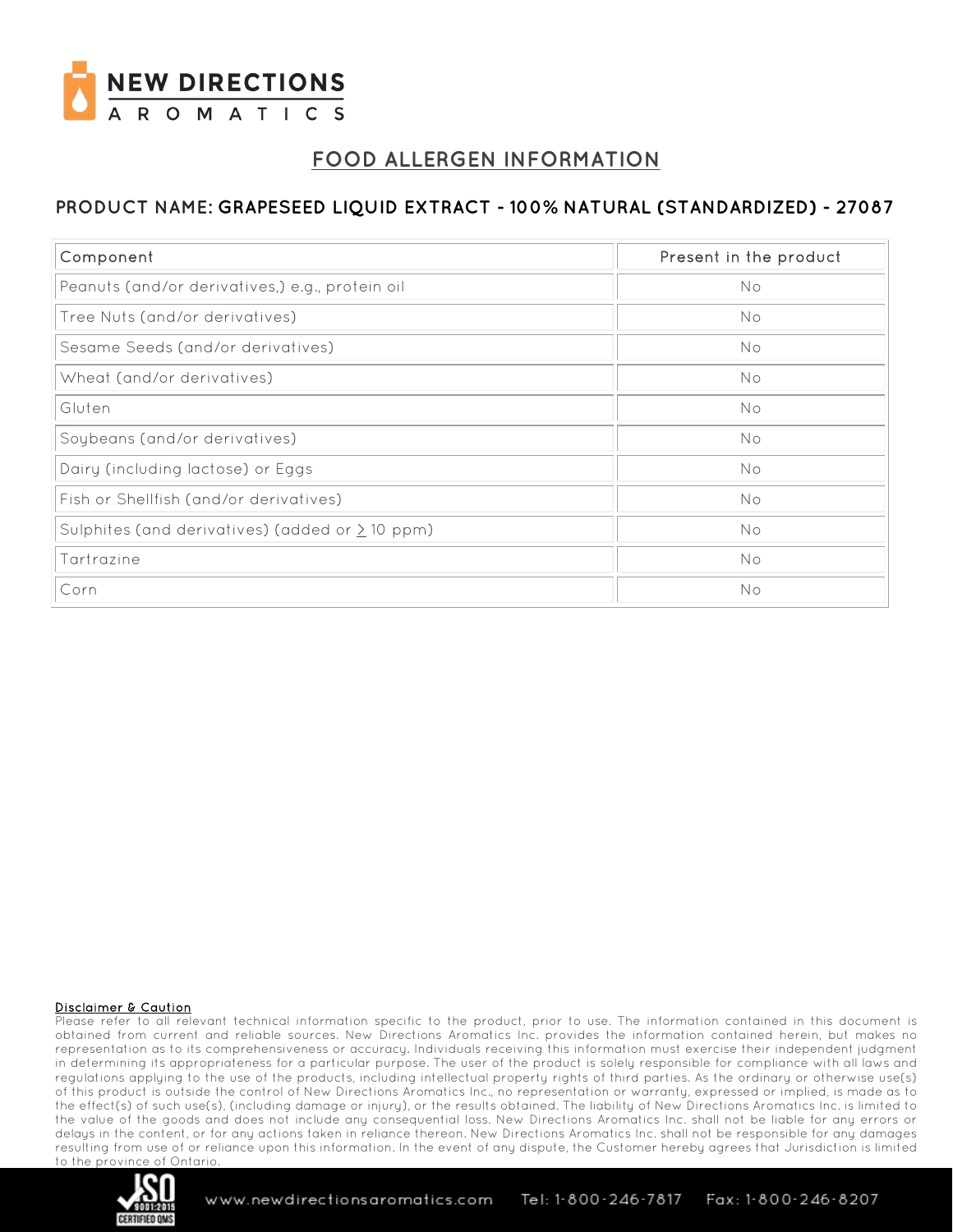

# **GLUTEN STATEMENT**

### **PRODUCT NAME: GRAPESEED LIQUID EXTRACT - 100% NATURAL (STANDARDIZED) - 27087**

We hereby certify that, to the best of our knowledge, this product is gluten-free, nor was it manufactured with any ingredients containing gluten.

#### Disclaimer & Caution

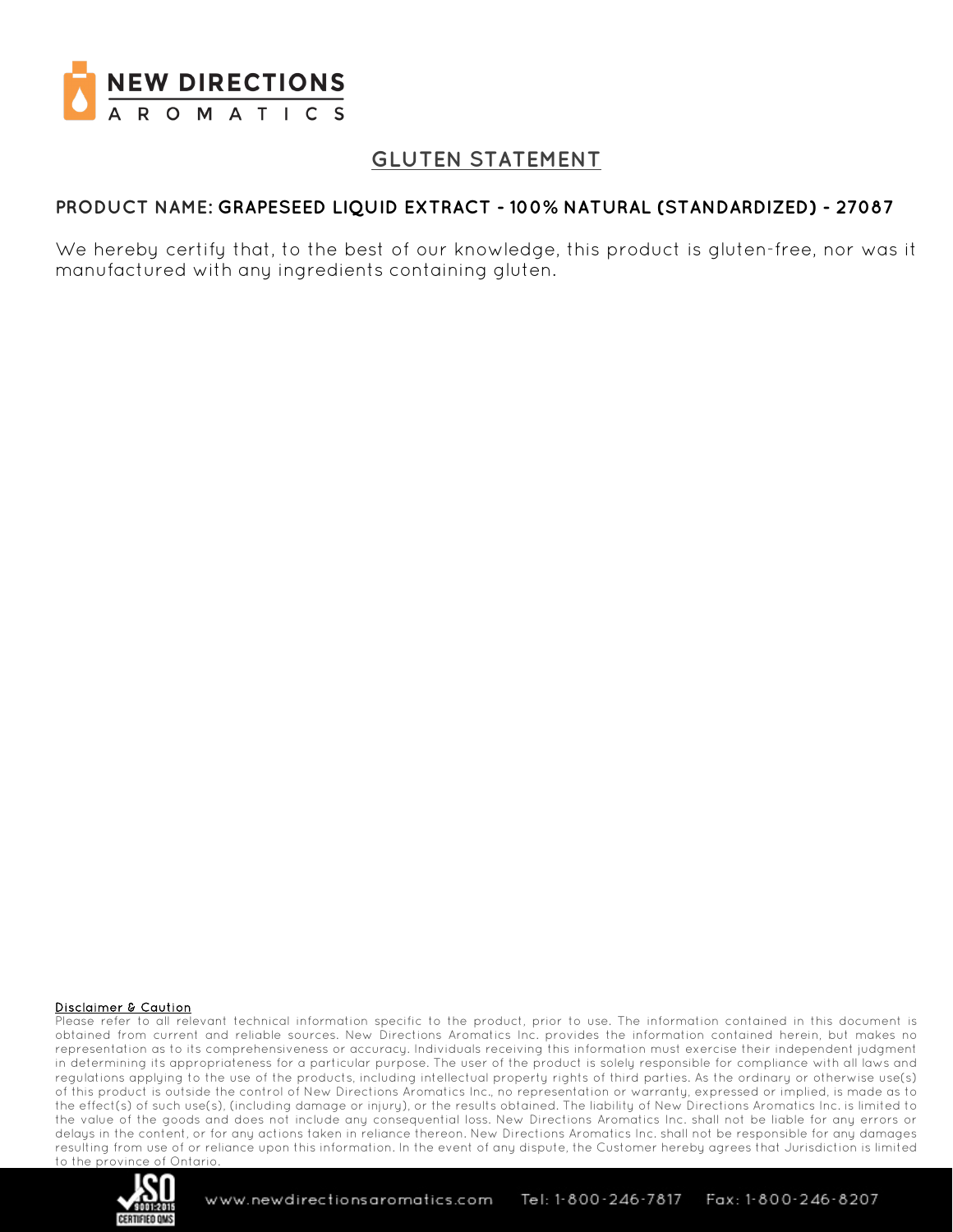

# **DECLARATION OF BOVINE/TRANSFERABALE SPONGIFORM ENCEPHALOPATHY (BSE/TSE)**

### **PRODUCT NAME: GRAPESEED LIQUID EXTRACT - 100% NATURAL (STANDARDIZED) - 27087**

We hereby confirm that, to the best of our knowledge, this product was not made with, nor contains, any animal material or derivatives, and is free of BSE/TSE.

#### Disclaimer & Caution

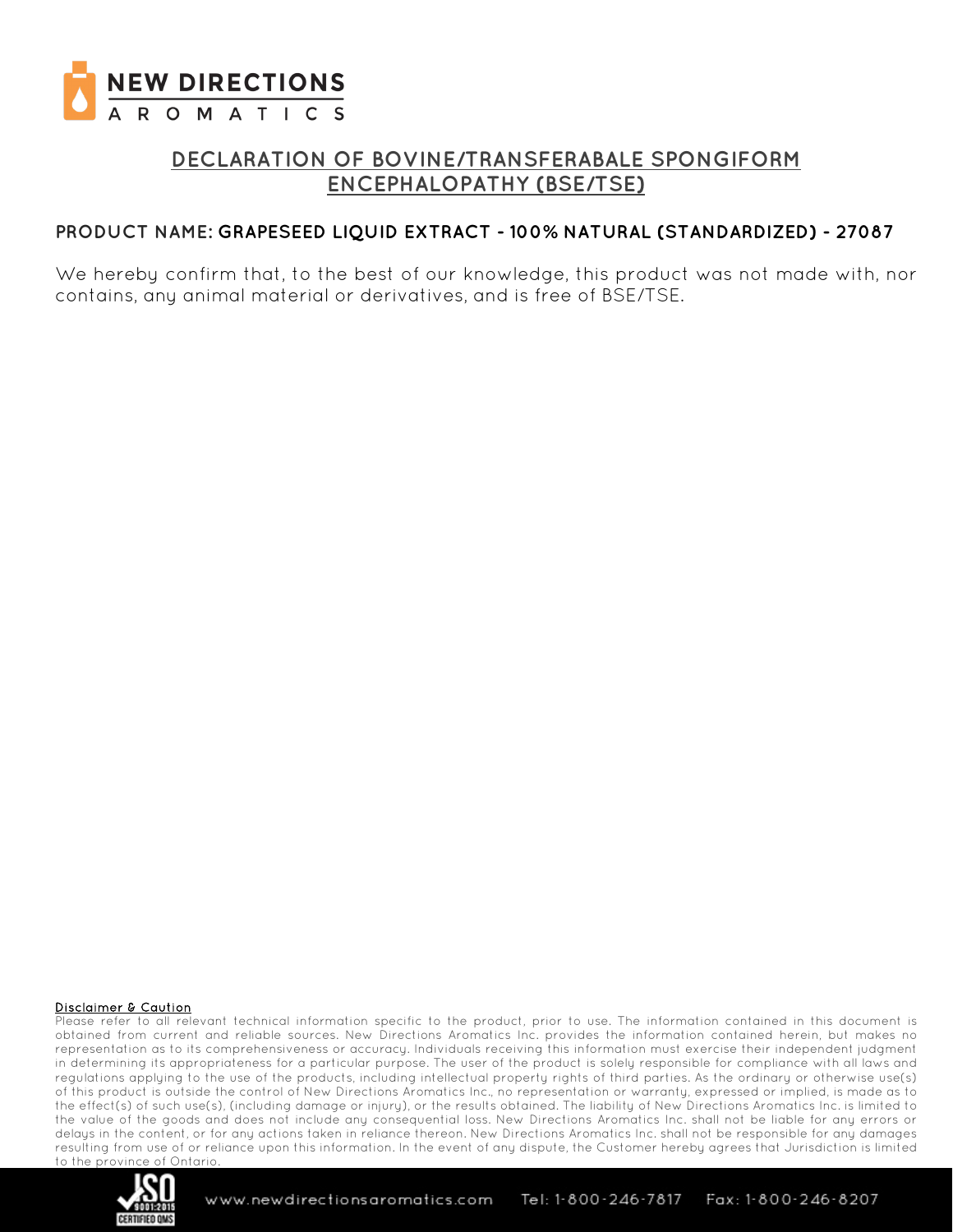

# **CRUELTY-FREE STATEMENT**

### **PRODUCT NAME: GRAPESEED LIQUID EXTRACT - 100% NATURAL (STANDARDIZED) - 27087**

We hereby certify that, to the best of our knowledge, this product has not been tested on animals.

#### Disclaimer & Caution

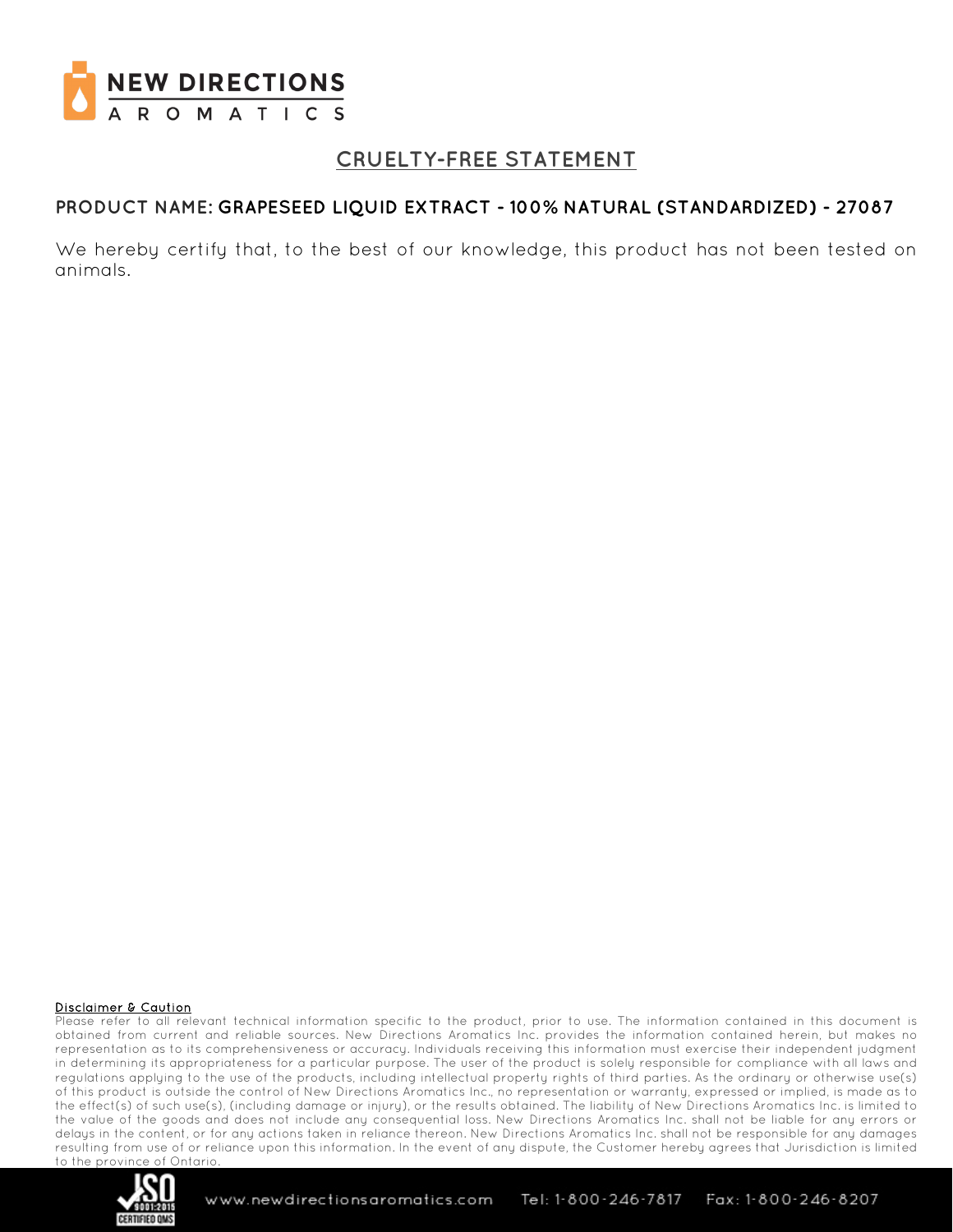

# **KOSHER STATEMENT**

## **PRODUCT NAME: GRAPESEED LIQUID EXTRACT - 100% NATURAL (STANDARDIZED) - 27087**

We hereby confirm that, to the best of our knowledge, this product is certified Kosher.

#### Disclaimer & Caution

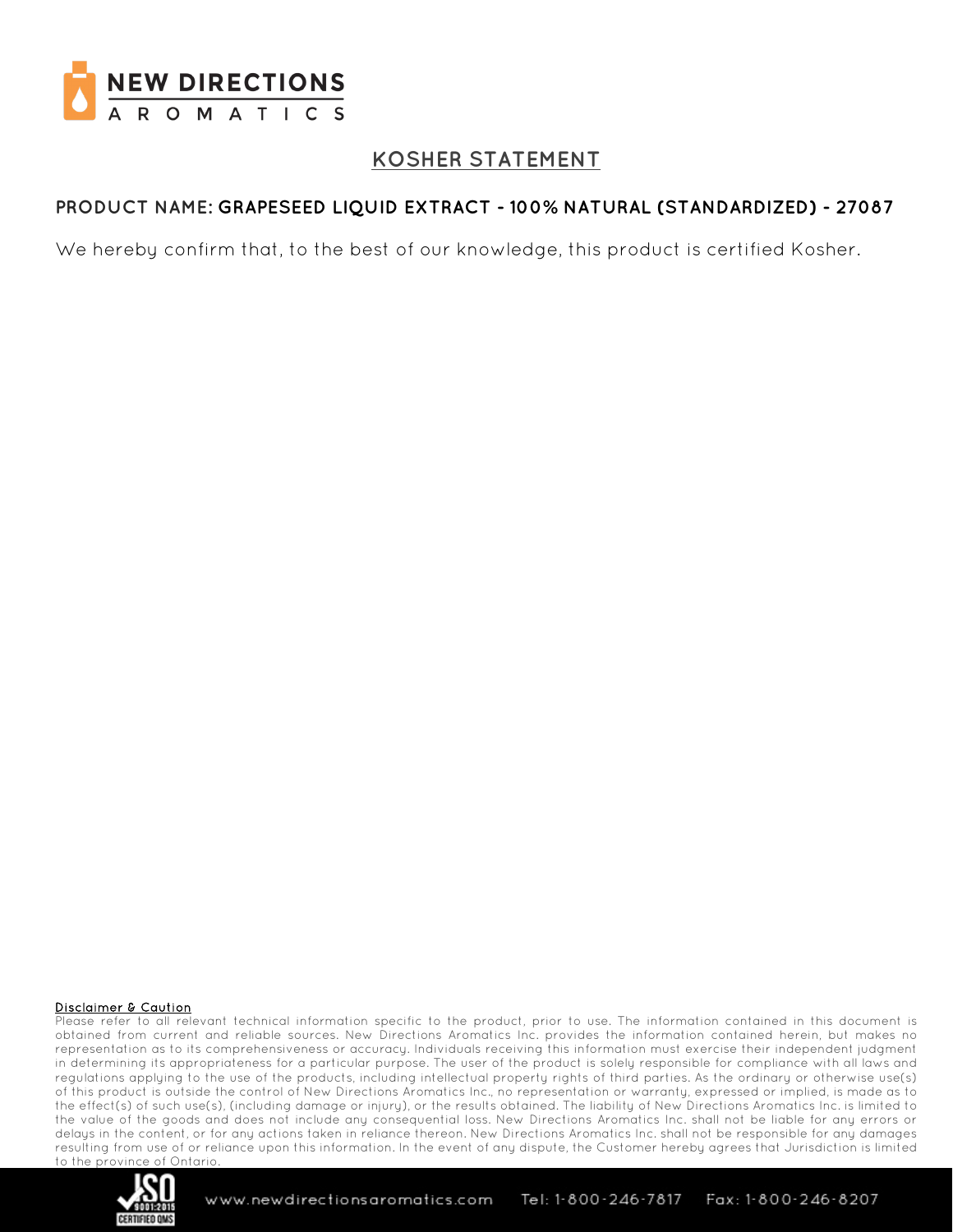

# **VEGAN STATEMENT**

## **PRODUCT NAME: GRAPESEED LIQUID EXTRACT - 100% NATURAL (STANDARDIZED) - 27087**

We hereby confirm that, to the best of our knowledge, this product is suitable for vegans.

#### Disclaimer & Caution